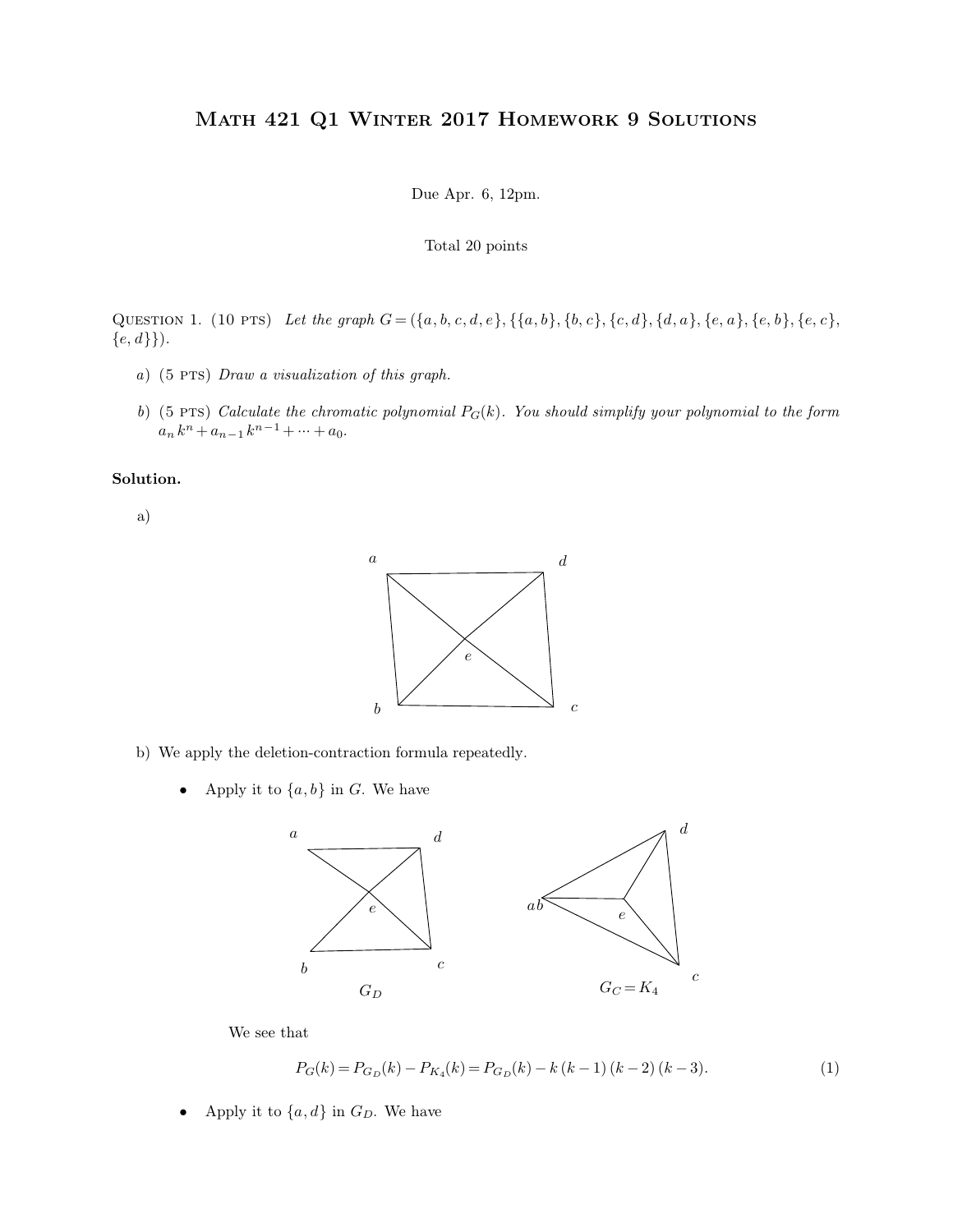

$$
P_G(k) = P_{G_{DD}}(k) - P_{G_{DC}}(k) - k(k-1)(k-2)(k-3).
$$
 (2)



for *a*; *a*<sub>*c p*<sub>*a*</sub><sub>*p*</sub><sub>*n*</sub></sup>*n<i>k*. We can choose any of the *k* colors for *e*. After for *a*, *b*, *c* and then *k* - 2 choices for *d*. Therefore  $P_{G_{DDD}}(k) = k (k - 1)^{3} (k - 2)$ .</sub> *P*<sub>*G*<sub>*DDD</sub>*(*k*). We can choose any of the *k* colors for *e*. After this, there are (*k* - 1) choices<br>for *a*, *b*, *c* and then *k* - 2 choices for *d*. Therefore<br> $P_{G_{DDD}}(k) = k (k - 1)^3 (k - 2)$ . (3)<br> $P_{G_{DDC}}(k)$ . We can</sub></sub>

$$
P_{G_{D D D}}(k) = k (k - 1)^3 (k - 2).
$$
 (3)

for *a*, *b*, *c* and then  $k-2$  choices for *d*. Therefore<br>  $P_{G_{DDD}}(k) = k (k-1)^3 (k-2)$ .<br>  $P_{G_{DDC}}(k)$ . We can choose any of the *k* colors for *e*. After this t<br>
for *a* and for *bc*, and then  $k-2$  choices for *d*. There *P*<sub>*G*<sub>*DDC</sub>*(*k*). We can choose any of the *k* colors for *e*. After this that for *a* and for *bc*, and then  $k - 2$  choices for *d*. Therefore<br> $P_{G_{DDC}}(k) = k (k - 1)^2 (k - 2)$ .<br> $P_{G_{DC}}(k)$ . We apply deletion-contraction to</sub></sub>

$$
P_{G_{DDC}}(k) = k (k-1)^2 (k-2).
$$
\n(4)



$$
P_{G_{DCD}}(k) = k (k-1)^2 (k-2).
$$
\n(5)

$$
P_{G_{DCC}}(k) = P_{K_3}(k) = k (k - 1) (k - 2).
$$
\n(6)